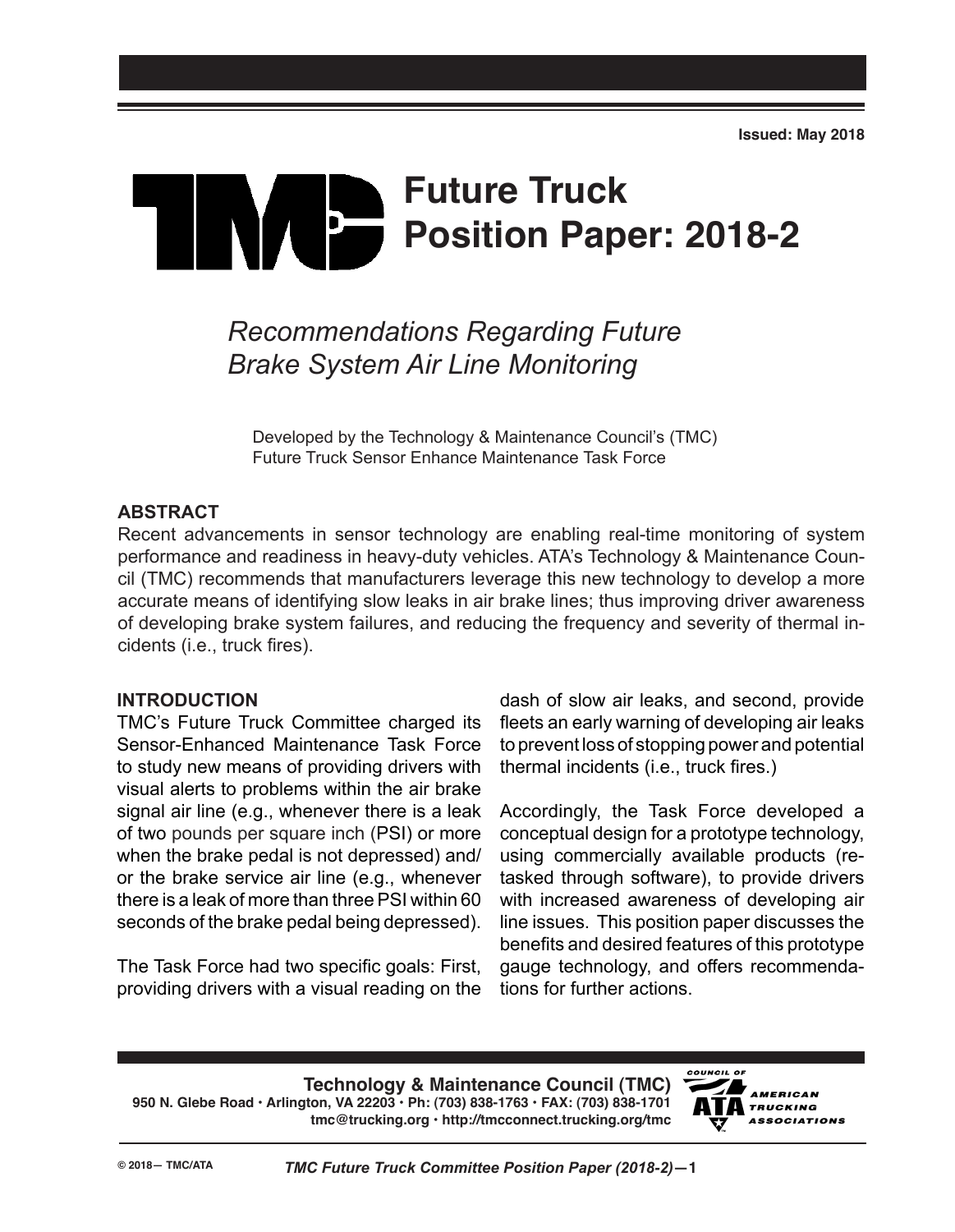## **BACKGROUND**

The vast majority of Class 7 and 8 trucks use air brakes supplied by various manufacturers. These vehicles are equipped with a dashmounted gauge that provides drivers some notice as to the primary and secondary air pressures available for air brake operation. In a typical air brake system, a minimum air pressure of 90 PSI is required for the driver to release the brakes and be able to freely move the vehicle.

#### **Regulatory Requirements**

Federal regulations covering *Parts And Accessories Necessary For Safe Operation* (49 CFR Part 393.51(c)), require the following:

"(c) Air brakes. A commercial motor vehicle (regardless of the date of manufacture) equipped with service brakes activated by compressed air (air brakes) or a commercial motor vehicle towing a vehicle with service brakes activated by compressed air (air brakes) must be equipped with a pressure gauge and a warning signal. Trucks, truck tractors, and buses manufactured on or after March 1, 1975, must, at a minimum, have a pressure gauge and a warning signal which meets the requirements of FMVSS No. 121 (S5.1.4 for the pressure gauge and S5.1.5 for the warning signal) applicable to the vehicle on the date of manufacture of the vehicle. Power units to which FMVSS No. 571.121 was not applicable on the date of manufacture of the vehicle must be equipped with(1) A pressure gauge, visible to a person seated in the normal driving position, which indicates the air pressure (in kilopascals (kPa) or pounds per square inch (PSI)) available for braking; and

(2) A warning signal that is audible or visible to a person in the normal driving position and provides a continuous warning to the driver whenever the air pressure in the service reservoir system is at 379 kPa (55 PSI) and below, or onehalf of the compressor governor cutout pressure, whichever is less."

#### **Current Procedures for Detecting Air Brake Problems**

Drivers are trained to utilize current air brake pressure warning gauges to detect air brake system problems during pre-trip inspections.

An example of a typical air loss test procedure, as described in on-line training materials at *www.truckingtruth.com*, is shown below.

Current gauges are accurate, but are scaled such that drivers are unable to detect slow air leaks (as required by federal regulations) by simply observing the gauge. Instead, as a part of routine inspection (as opposed to the detailed mandatory annual inspection), drivers and maintenance staff are typically trained and instructed to "listen" for air leaks when the truck is stopped and the engine is off, both "with" and "without" the service brake applied.

## **EXAMPLE — TYPICAL DRIVER TEST PROCEDURE FOR AIR BRAKE LEAKAGE:**

With a fully charged air system (typically 125 PSI), turn off the engine, release the service brake, and time the air pressure drop. The loss rate should be less than two PSI within one minute for single vehicles and less than three PSI within one minute for combination vehicles. Next, make a 90 PSI or more brake application. After the initial pressure drop, if the air pressure falls more than three PSI within one minute for single vehicles and more than four PSI for combination vehicles, the air loss rate is too much. Check for air leaks, and repair before driving the vehicle. Otherwise, you could lose your brakes while driving.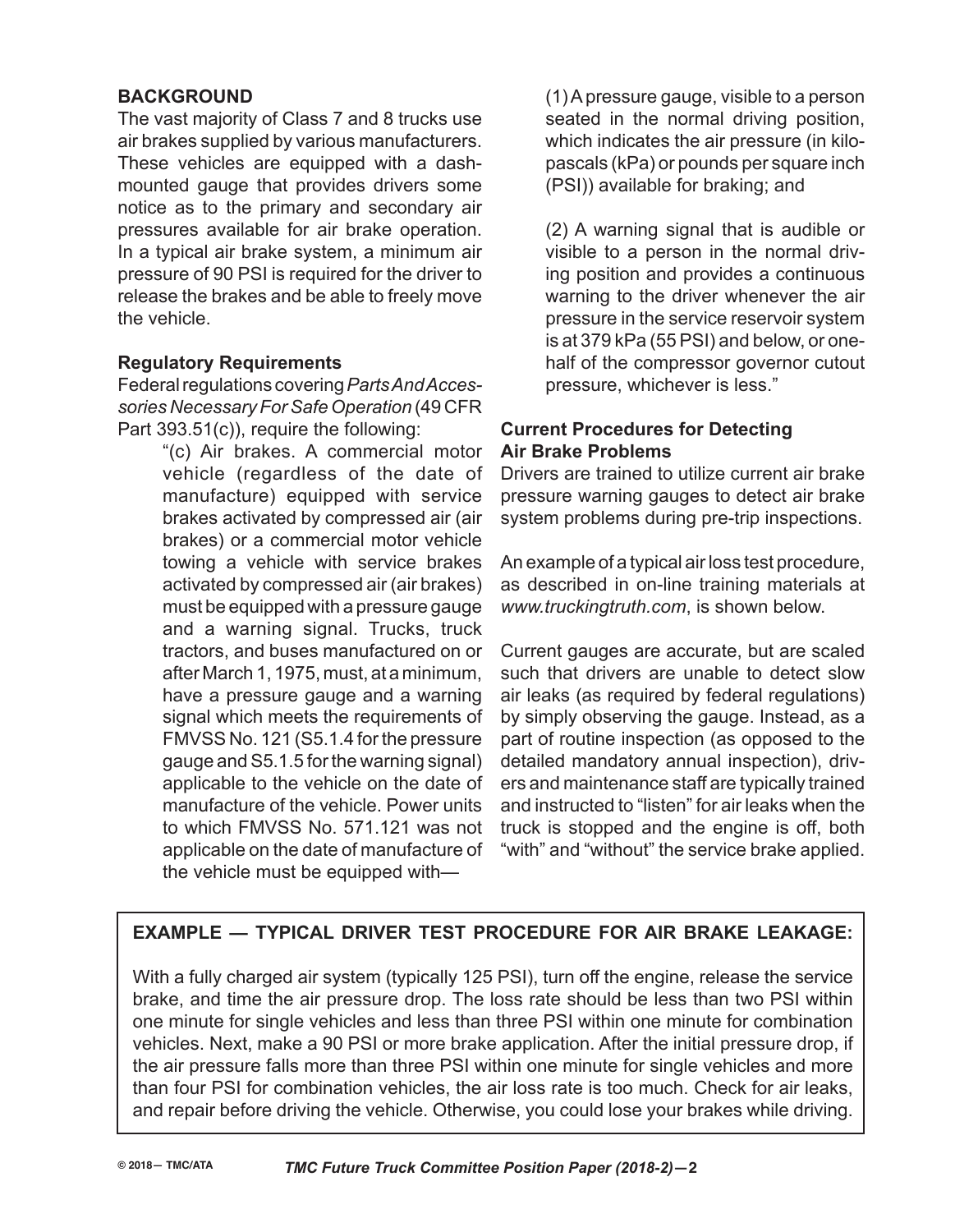During its research, Task Force determined, to the best of its knowledge, that there is no commercially available gauge (other than units intended specifically for use by shop staff) that shows the air pressure present on the signal air line, so the driver may only notice a "loss of pulling power" if a problem with the signal air line pressure is actually causing the brakes to drag. The new technology proposed in this paper will provide early warning of a developing problem.

Regarding the service air line, the gauge assembly which the Task Force is suggesting could be used to improve the test air leakage rate steps shown above. The suggested revised procedure would be as follows:

*With a fully-charged air system (typically 125 PSI), turn off the engine, release the service brake, and chock the wheels (If the truck is a manual transmission, shift into first gear to keep it from rolling). Cycle the key to the ON position, and monitor the air pressure drop. The loss rate should be less than two PSI within one minute for single vehicles and less than three PSI within one minute for combination vehicles. Next, make a 90 PSI or more brake* 

*application. After the initial pressure drop, if the air pressure falls more than three PSI within one minute for single vehicles and more than four PSI for combination vehicles, the air loss rate is too much. Check for air leaks, and repair before driving the vehicle. Otherwise, you could lose your brakes while driving.*

#### **BENEFITS AND FEATURES OF THE PROPOSED GAUGE**

At TMC's 2017 Annual Meeting, Task Force considered the desired benefits of this new type of air pressure alert gauge, which include:

- **Reduced Cost** —The Task Force presented an example of the cost of a single road call for an air brake line repair (see **Table 1)**. This illustration does not include any indirect costs associated with delayed freight, a potential for unnecessary maintenance fees, and potential customer disatisfaction.
- **Improved Safety** Driver attention is very important to the safe operation of vehicles. There are many products being produced to supply information to the driver. The status of the brake system is certainly one of the most significant.

| <b>ACTIVITY</b>                                                                                      | <b>QTY</b>         | <b>RATE</b> | <b>AMOUNT</b> |  |
|------------------------------------------------------------------------------------------------------|--------------------|-------------|---------------|--|
| <b>Road Service Charge</b><br><b>ROAD SERVICE CHARGED</b>                                            |                    | 125.00      | 125.00        |  |
| <b>Red Air Line</b><br><b>RED AIR LINE</b>                                                           |                    | 56.99       | 56.99         |  |
| <b>Blue Air Line</b><br><b>BLUE AIR LINE</b>                                                         |                    | 56.99       | 56.99         |  |
| Labor<br><b>TROUBLESHOOT AIR SYSTEM, LOCATE AND REPLACE</b><br>BOTH RED AND BLUE AIR LINE ON TRACTOR |                    | 175.00      | 175.00        |  |
| Taxes<br>TAX COLLECTED ONLY ON PARTS USED                                                            |                    | 7.97        | 7.97          |  |
| <b>CREDIT CARD TRANS, FEE</b><br><b>CRDIT CARD PROCESSING FEE</b>                                    |                    | 15.82       | 15.82         |  |
| <b>TRUCK#D6724</b>                                                                                   | <b>BALANCE DUE</b> |             | \$437.77      |  |
| PLATE#P745604 SOUTH CAROLINA<br><b>VIN#DJ321228</b>                                                  |                    |             |               |  |

#### **Table 1: Cost to Diagnose and Repair Air Lines**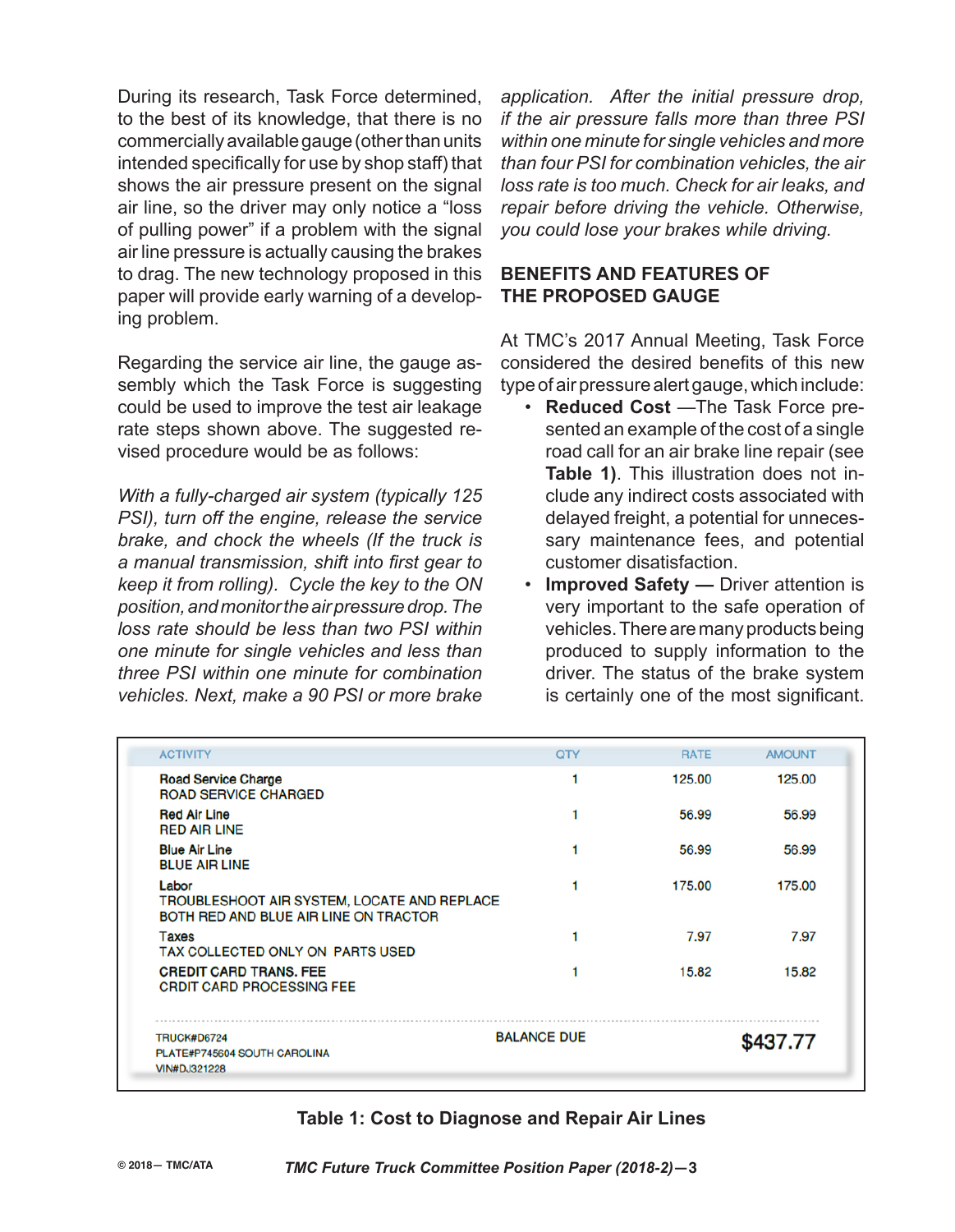The Task Force believes that the technology recommended in this position paper would improve driver awareness of a developing problem. If connected to the SAE J1939 databus, this technology would also have the capability to generate a fault code which could be reported to the fleet maintenance department via telematics systems that may be installed on the vehicle.

At that same meeting, a prototype gauge assembly was demonstrated (see **Figure 1**). In addition to air lines and wiring, two commercially available items were re-tasked and presented to those attending the Task Force meeting, combining a gauge and a Smart Dual Pressure Transducer (SPDT). Without offering any commercial endorsement, TMC expresses gratitude to AMETEK for their willingness to provide the SPDT and gauge with re-tasked software, featuring the TMC logo at power up.

The test assembly included a portable air compressor and a power source to simulate a brake pedal position sensor. This combination of hardware, hoses, and wiring was used to demonstrate the feasibility of monitoring both, the signal air line as well as the service air line, providing the air pressure readout in one-pound increments.

Using off-the-shelf technology, the Task Force estimated the cost of the gauge assembly was slightly more than half the cost of the roadside repair described in **Table 1**.

This combination of hardware, hoses, and wiring was used to demonstrate the feasibility of monitoring both the signal air line as well as the service air line, providing the air pressure readout in one-pound increments. The demonstration met the performance criteria expectations described previously:

- whenever there is a leak in the air brake signal line of two pounds per square inch (PSI) or more when the brake pedal is not depressed and/or;
- whenever there is a leak in the service line of more than three PSI within 60 seconds of the brake pedal being depressed.

#### **Visual Alert Considerations**

While there are many driver dashboard alert methods, the vast majority have some form of gauge or malfunction indicator lighting for various accessories. While TMC is not recommending one type over another, the Task Force observed that with more details available, the driver has improved knowledge regarding the criticality of a problem with the brake system, and what action must be taken. Therefore, the Task Force recommends any gauge should:

- conform to all SAE J1455 and J1113 requirements for vehicular instrumentation;
- be environmentally sealed against dust and moisture penetration;



**Figure 1: Protoype of the Proposed Alert Gauge**

• use SAE J1939 databus communication.